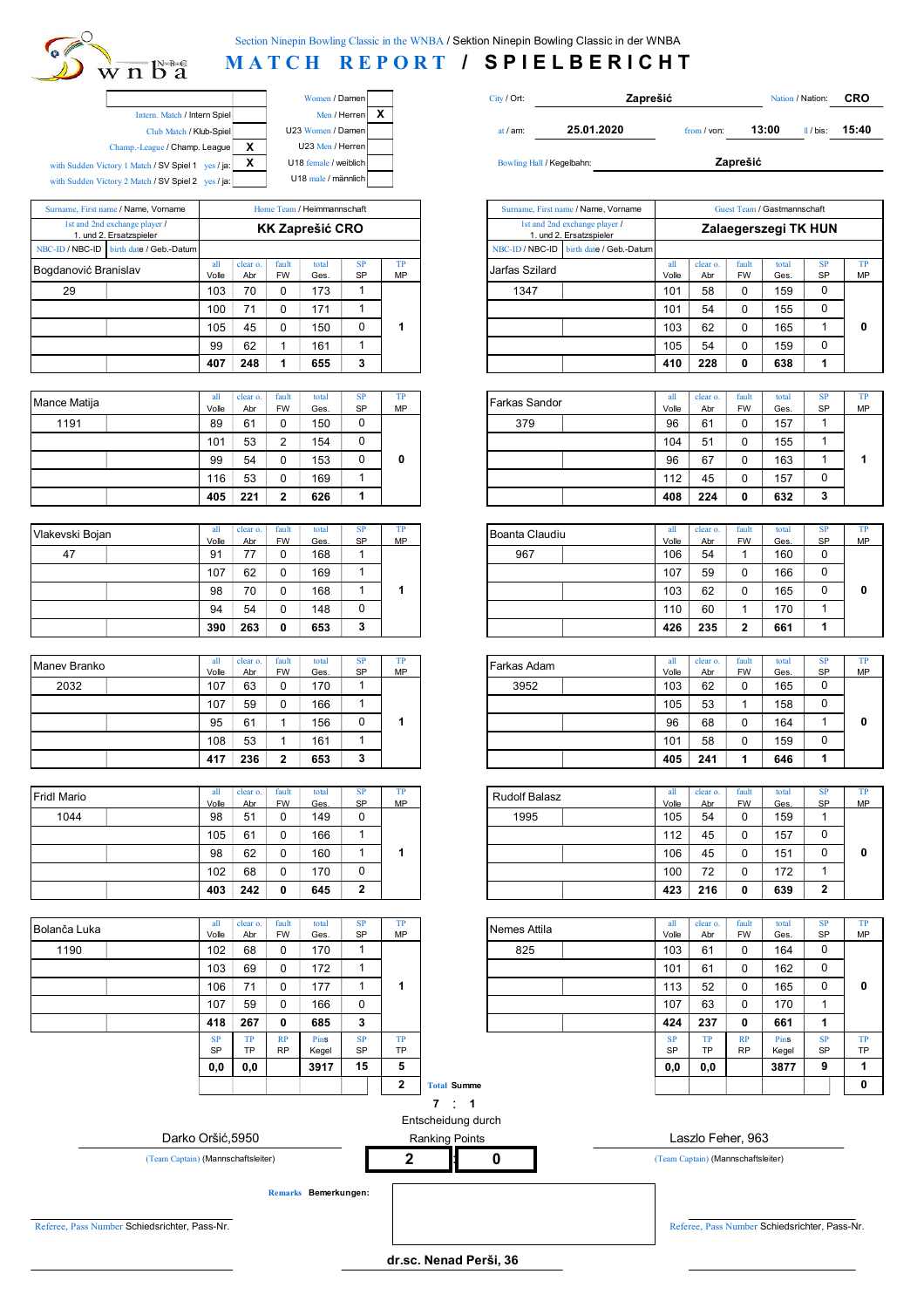Referee, Pass Number Schiedsrichter, Pass-Nr. Head Referee, Pass Number Hauptschiedsrichter, Pass-Nr. Referee, Pass Number Schiedsrichter, Pass-Nr.

Version 4.21 - 01.10.2008 mit Anzahl Punkten - KORREKTUR 31.08.2011 Version 4.21 - 1st October 2008 with score of points - correction 31th August 2011

|--|

*RP = Ranking points TP = Team points SP = Set points*

informatory 2496 1381 3 informatory